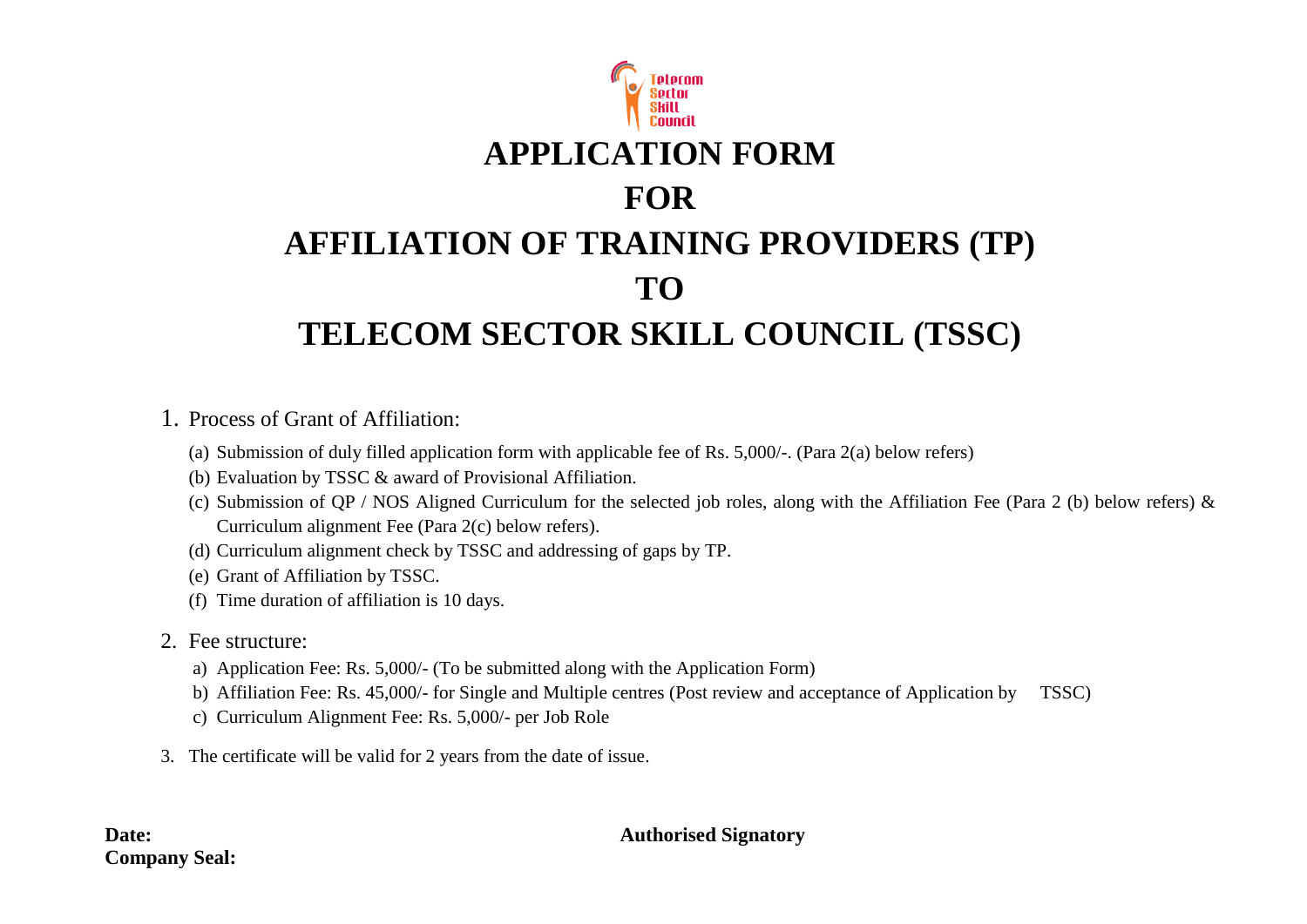

# **SECTION 1: INSTITUTE INFORMATION AND CREDENTIALS**

|    | 1. Name of the Organization-                                                                                                                                                         | Contact Person / Coordinator for TSSC-<br>6.                                                                                                                                                                                  |
|----|--------------------------------------------------------------------------------------------------------------------------------------------------------------------------------------|-------------------------------------------------------------------------------------------------------------------------------------------------------------------------------------------------------------------------------|
| 2. | Address of Registered Office-                                                                                                                                                        |                                                                                                                                                                                                                               |
| 3. | <u> 1989 - Johann Stoff, deutscher Stoff, der Stoff, der Stoff, der Stoff, der Stoff, der Stoff, der Stoff, der S</u><br>Year of Establishment-<br><u> Learner and Establishment</u> | Organizational Model (Please tick appropriate model):<br>7.<br>a. Single location Institute with complete Infrastructure set-up<br>(Building, classroom, Labs, Workshops):<br>b. Multi-spread Centres across cities / states: |
|    |                                                                                                                                                                                      | If yes, please provide details of Branches / centres:                                                                                                                                                                         |
| 4. | Whether registered (Company, Society, Any other form of Legal<br>existence):                                                                                                         | (As per format attached at Appendix A)                                                                                                                                                                                        |
|    | <b>YES</b><br>NO.<br>a. If yes, provide:<br>1.                                                                                                                                       | 8. Is the Institute affiliated / recognised with any Body?<br><b>YES</b><br>NO                                                                                                                                                |
|    | (Attach certificate)                                                                                                                                                                 | If yes, provide details:                                                                                                                                                                                                      |
|    | b. PAN / TAN Number (attach photocopy):                                                                                                                                              |                                                                                                                                                                                                                               |

5. Name of Director / Organization Head-

\_\_\_\_\_\_\_\_\_\_\_\_\_\_\_\_\_\_\_\_\_\_\_\_\_\_\_\_\_\_\_\_\_\_\_\_\_\_\_\_\_\_\_\_\_\_\_\_\_\_\_\_\_\_\_

**Date: Authorised Signatory** 

(Attach Certificate)

**Company Seal:**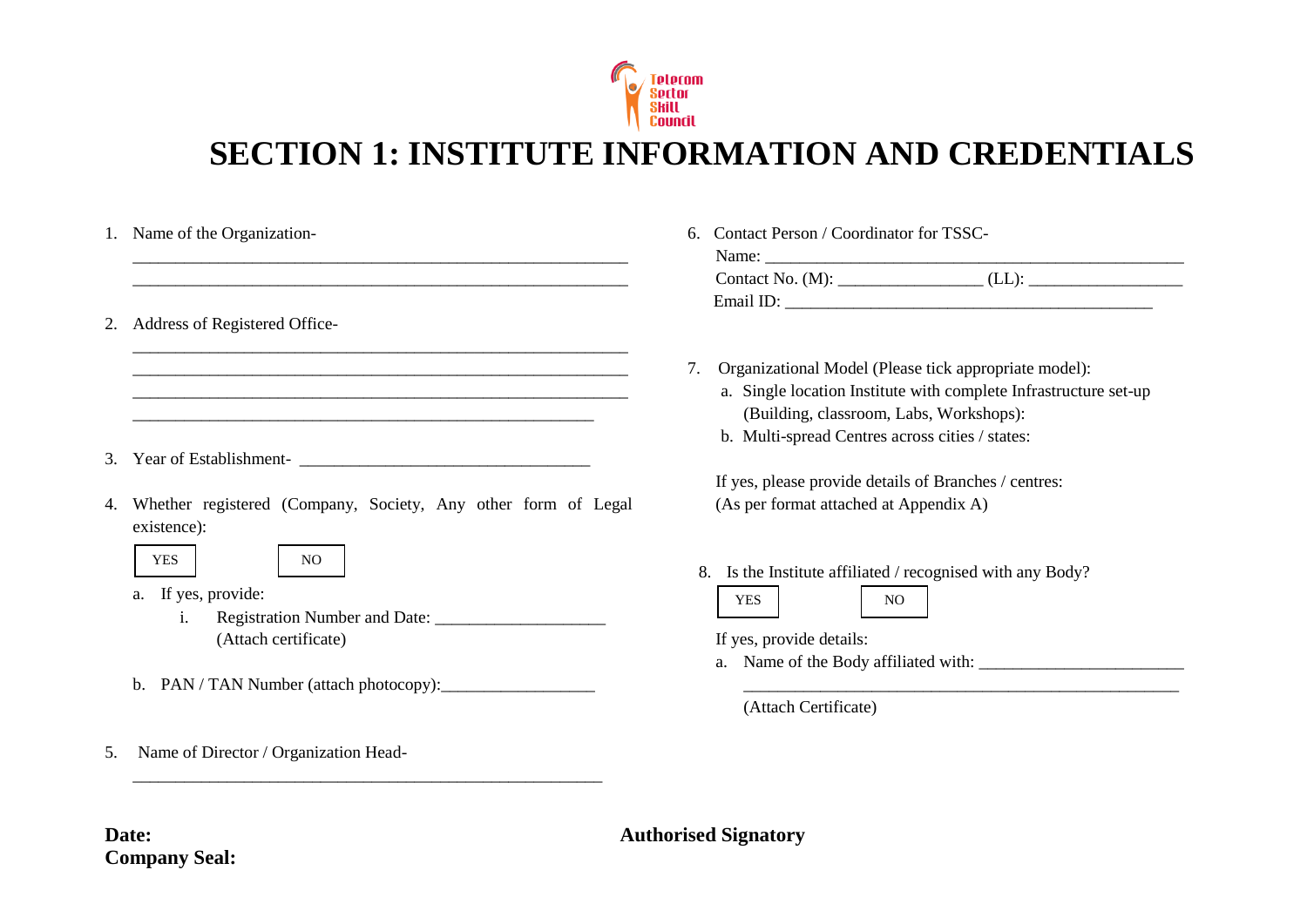

9. Is the Institute participating / has participated (in last 02 yrs) in any NSDC / Govt. scheme on skill development?



If Yes, Attach relevant Certificate and provide details:

| S. No. | <b>Name of Scheme</b> | <b>Ministry / Department</b> | Since when participating |
|--------|-----------------------|------------------------------|--------------------------|
|        |                       |                              |                          |
|        |                       |                              |                          |
|        |                       |                              |                          |

10. Past Placement record of the Institute (last 2 years):

| S. No. | <b>Number Trained</b> | <b>Number Placed</b> | <b>Name of Key organizations</b><br>where students were placed |
|--------|-----------------------|----------------------|----------------------------------------------------------------|
|        |                       |                      |                                                                |
|        |                       |                      |                                                                |
|        |                       |                      |                                                                |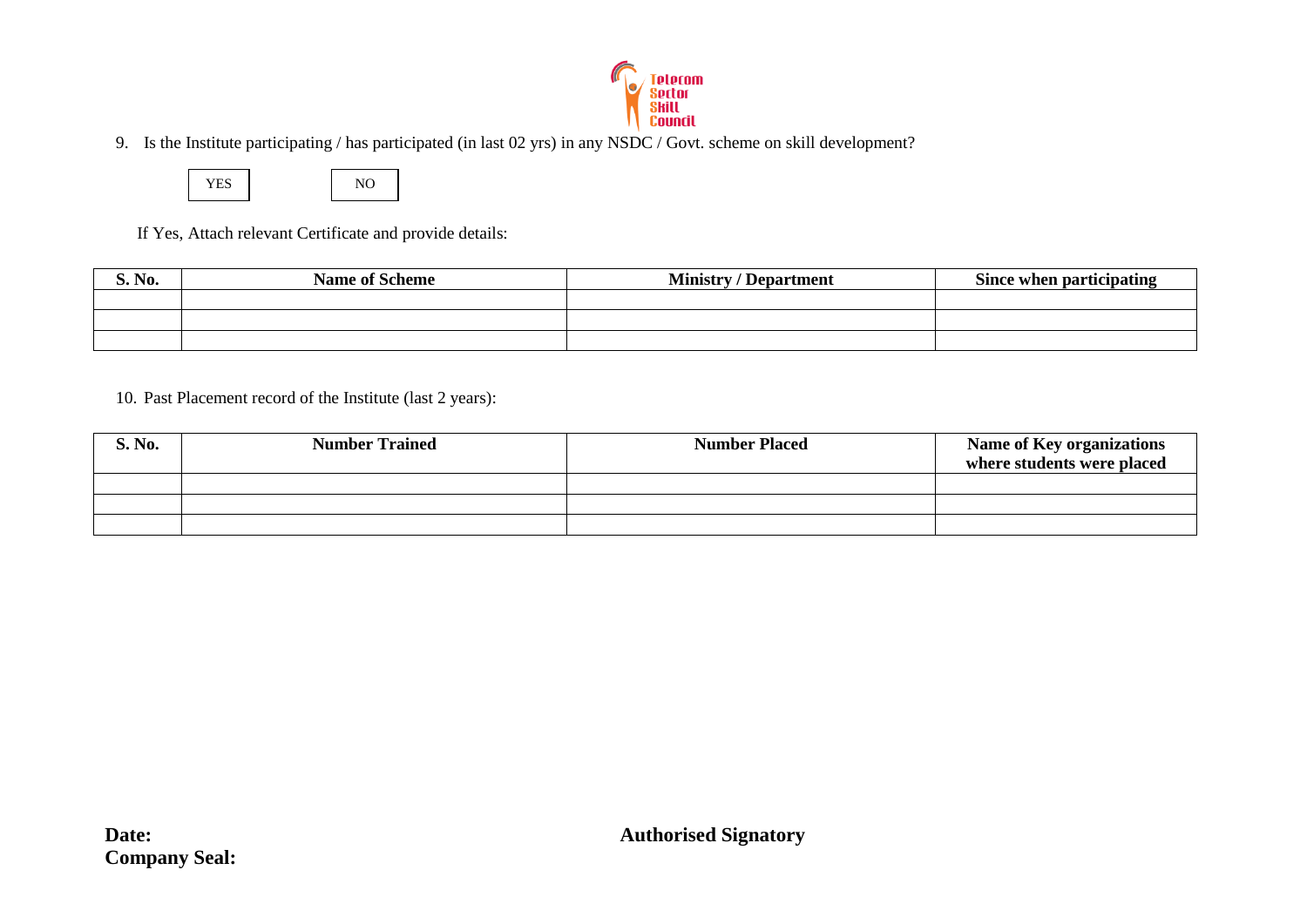

# **SECTION 2: AFFILIATION AND TRAINING**

#### 1. Job Roles for which affiliation sought:

| S. No. | <b>Job Role</b> | <b>TSSC QP/NOS</b><br>reference | <b>QP</b> compliant<br><b>Curriculum ready</b><br>(Yes / No) | <b>QP</b> compliant<br><b>Content ready</b><br>(Yes / No) | <b>Location / Centres</b><br>where training will<br>be conducted | Date by which<br>training will<br>commence |
|--------|-----------------|---------------------------------|--------------------------------------------------------------|-----------------------------------------------------------|------------------------------------------------------------------|--------------------------------------------|
|        |                 |                                 |                                                              |                                                           |                                                                  |                                            |
|        |                 |                                 |                                                              |                                                           |                                                                  |                                            |
|        |                 |                                 |                                                              |                                                           |                                                                  |                                            |
|        |                 |                                 |                                                              |                                                           |                                                                  |                                            |
|        |                 |                                 |                                                              |                                                           |                                                                  |                                            |

(More rows can be added, if required)

#### 2. Availability of tools, equipment etc for Practical Training, for selected job roles:

| S. No. | <b>Job Role</b> | <b>Practical Set-up Available Yes / No</b><br>(As per attached list at Appendix B) | Tie-ups for Industry interface / OJTs / Practical<br>Training (Name of Industry / Org. With when tie-<br>up exist) |
|--------|-----------------|------------------------------------------------------------------------------------|--------------------------------------------------------------------------------------------------------------------|
|        |                 |                                                                                    |                                                                                                                    |
|        |                 |                                                                                    |                                                                                                                    |
|        |                 |                                                                                    |                                                                                                                    |
|        |                 |                                                                                    |                                                                                                                    |
|        |                 |                                                                                    |                                                                                                                    |

**Company Seal:**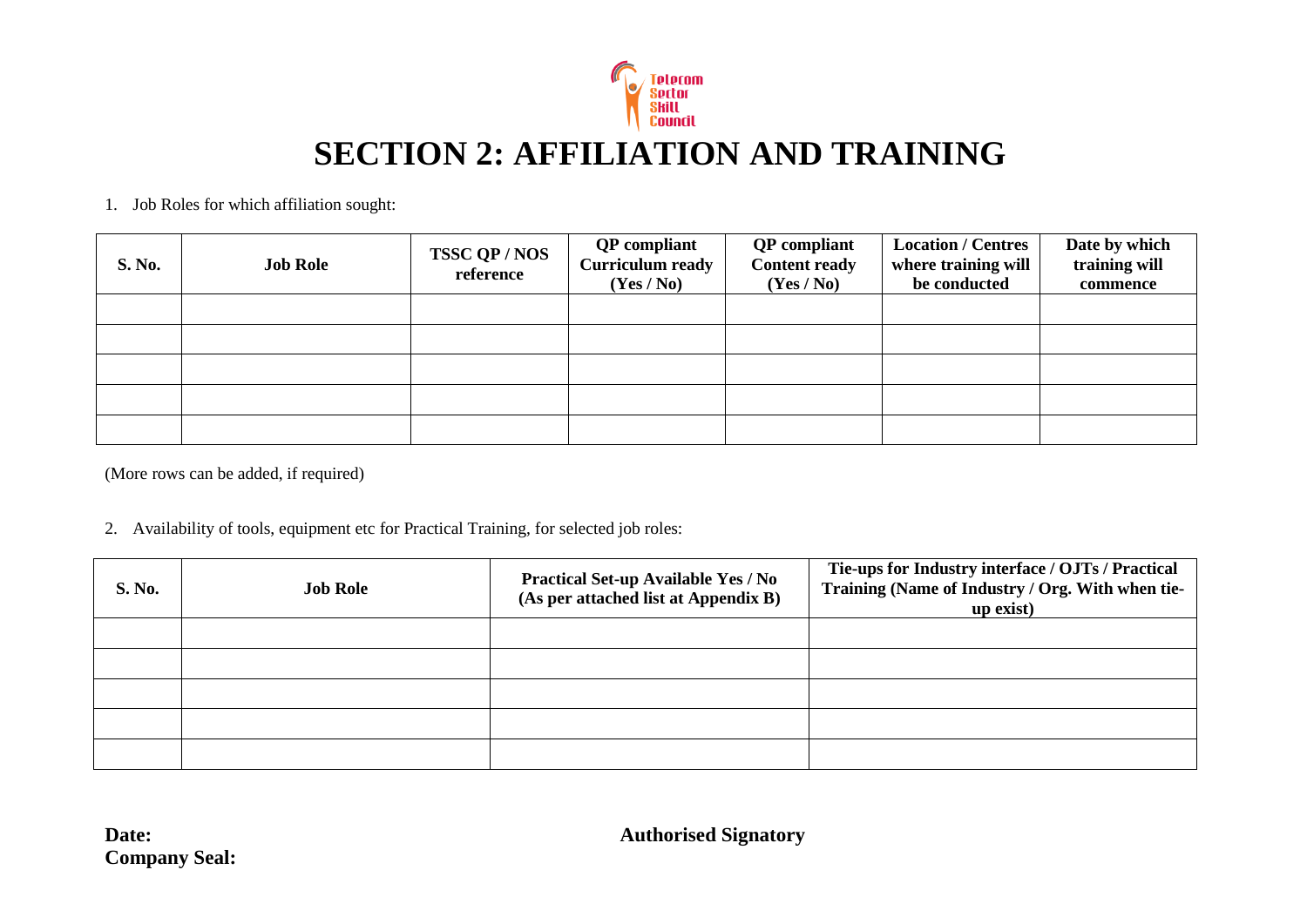

- 3. Training Facilitation (Tick appropriate choice):
	- (a) Training of Trainers:  $\parallel$  In-house Master Trainers  $\parallel$  Outsourced
	- (b) Periodicity of Training and Certification of Trainers:  $\begin{vmatrix} 1 & Year \end{vmatrix}$  2 Years  $\begin{vmatrix} 2 & Years \end{vmatrix}$  > 2 Years
	- (c) Certification of Trainers:
	-
- 4. Methodology of mobilising candidates:
	- (a) Printed Brochure / Prospectus:  $\sqrt{1}$
	- (b) Media Advertisements:  $\begin{array}{|c|c|c|}\hline Y& & & \hline Y& & & \hline Y& & & \hline Y& & & \hline Y& & & \hline Y& & & \hline Y& & & \hline Y& & & \hline Y& & & \hline Y& & & \hline Y& & & \hline Y& & & \hline Y& & & \hline Y& & & \hline Y& & & \hline Y& & & \hline Y& & & \hline Y& & & \hline Y& & & \hline Y& & & \hline Y& & & \hline Y& & & \hline Y& & & \hline Y& & & \hline Y& & & \hline Y& & &$
	- $(c)$  Industry Tie-ups:
	- $(d)$  Tie-ups with Staffing Agency:
	- (e) Any other methodology, Please specify
- 5. Industry Tie-ups for OJT / Practical Training (for the training done in past):

|     | (c) Certification of Trainers:        |            | In-house capability | <b>Outsourced / External</b>     |
|-----|---------------------------------------|------------|---------------------|----------------------------------|
|     | (d) Content Development:              |            | In-house            | External Agency (Please specify) |
|     | Methodology of mobilising candidates: |            |                     |                                  |
| (a) | Printed Brochure / Prospectus:        | <b>YES</b> | N <sub>O</sub>      | (If yes, attach a copy)          |
| (b) | Media Advertisements:                 | <b>YES</b> | N <sub>O</sub>      | (If yes, attach a copy)          |
| (c) | <b>Industry Tie-ups:</b>              | <b>YES</b> | NO                  | (If yes, attach details)         |
| (d) | Tie-uns with Staffing Agency:         | <b>YES</b> | NO.                 | (If yes, attach details)         |

| $\mathbf{v}$<br><b>S. No.</b> | <b>Job Role</b> | <b>Name of the Company</b> |
|-------------------------------|-----------------|----------------------------|
|                               |                 |                            |
|                               |                 |                            |
|                               |                 |                            |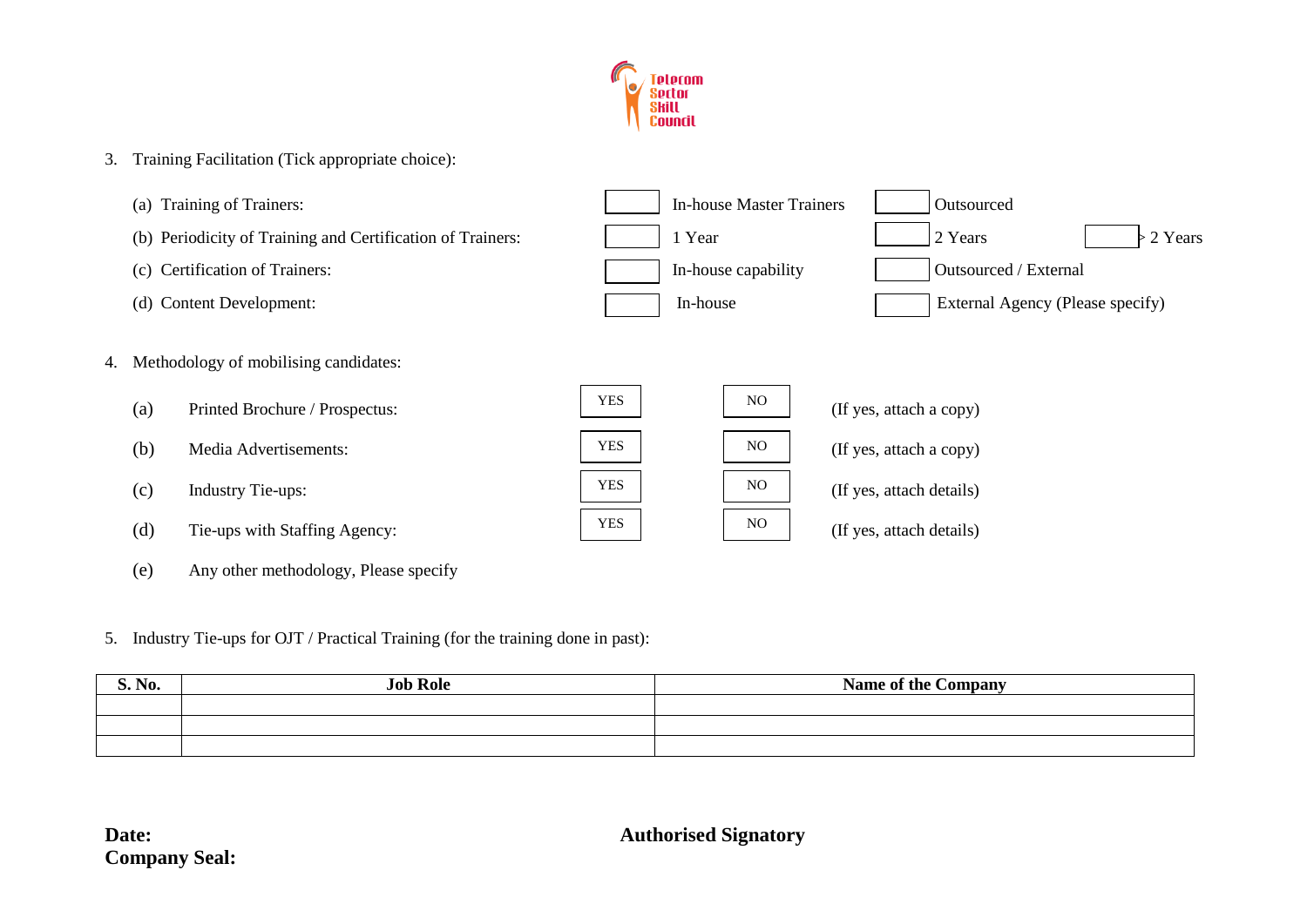

6. Have you conducted training in Telecom sector or any other related sector (Retail / IT / Electronics)?



If yes, provide details:

| S. No. | Sector | <b>Job Role</b> | <b>Year of conduct</b> | <b>Trained</b><br>No. |
|--------|--------|-----------------|------------------------|-----------------------|
|        |        |                 |                        |                       |
|        |        |                 |                        |                       |
|        |        |                 |                        |                       |

If no, provide details of training conducted in past:

| <b>S. No.</b> | Sector | <b>Job Role</b> | <b>Year of conduct</b> | <b>Trained</b><br>$\rightarrow$<br>No |
|---------------|--------|-----------------|------------------------|---------------------------------------|
|               |        |                 |                        |                                       |
|               |        |                 |                        |                                       |
|               |        |                 |                        |                                       |

7. Details of Telecom Trainer available:

| S. No. | <b>Name</b> | <b>Industry Experience</b> | <b>Academic Qualification</b> | Certified trainers (Yes / No) |
|--------|-------------|----------------------------|-------------------------------|-------------------------------|
|        |             |                            |                               |                               |
|        |             |                            |                               |                               |
|        |             |                            |                               |                               |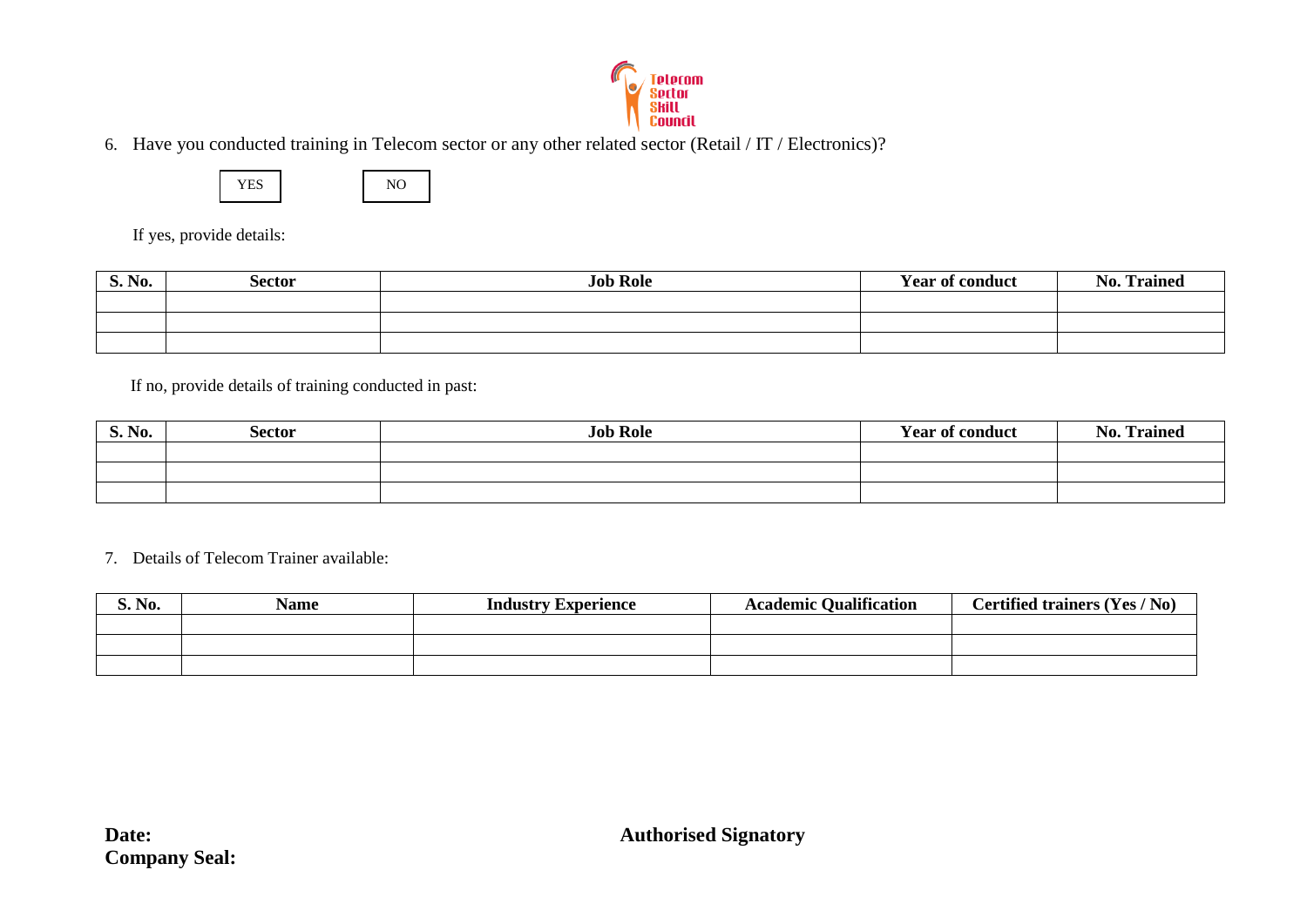

# **Section 3: Processes, Compliances and Records**

(Applicant to confirm availability of the under mentioned processes, compliances and documents. These will be checked during On-site visits)

- (a) Operations Manual:
	- i) Background of Institution
	- ii) Organization Structure
	- iii) Profile of Trainers
	- iv) Industry Linkages
	- v) Profile of Senior and Middle Management
- (b) Compliance to Statutory and regulatory requirements
- (c) Guidelines for recruitment of Trainers
- (d) Professional development plan for Faculty
- (e) Records of Qualification, experience of faculty / teaching staff
- (f) Availability of Administrative support staff
- (g) Composition of Training Packages:
	- (i) Content
	- (ii) Training Manual
	- (iii) Trainer Guide
	- (iv) Training Delivery Plan
	- (v) Feedback Forms and Review Mechanism
- (h) Training Delivery
	- (i) Classroom facilities / Training aids,
	- (ii) Quality of PPT
	- (iii) Continuous / Interim Assessment Plans
	- (iv) OJT / Industry visits / Equipment for Hands-on Training
- (i) Library for students
- (j) Adherence to Health & Safety norms
	- (i) Training on staff on crisis handling  $\&$  handling for fire fighting equipments
	- (ii) Availability of fire fighting / safety equipments
	- (iii) Health policy, Periodic medical checks
	- (iv) Certifications by competent authority
- (k) Management Review:
	- (i) Management review Meetings and action perusal
	- (ii) Faculty review
	- (iii) Complaints and Redressal system
	- (iv) Feedback analysis (feedback form students / faculty / employees)
	- (v) Result analysis and Review
- (l) CVs for Master Trainers
- (m) Content development capability (if In-house exists)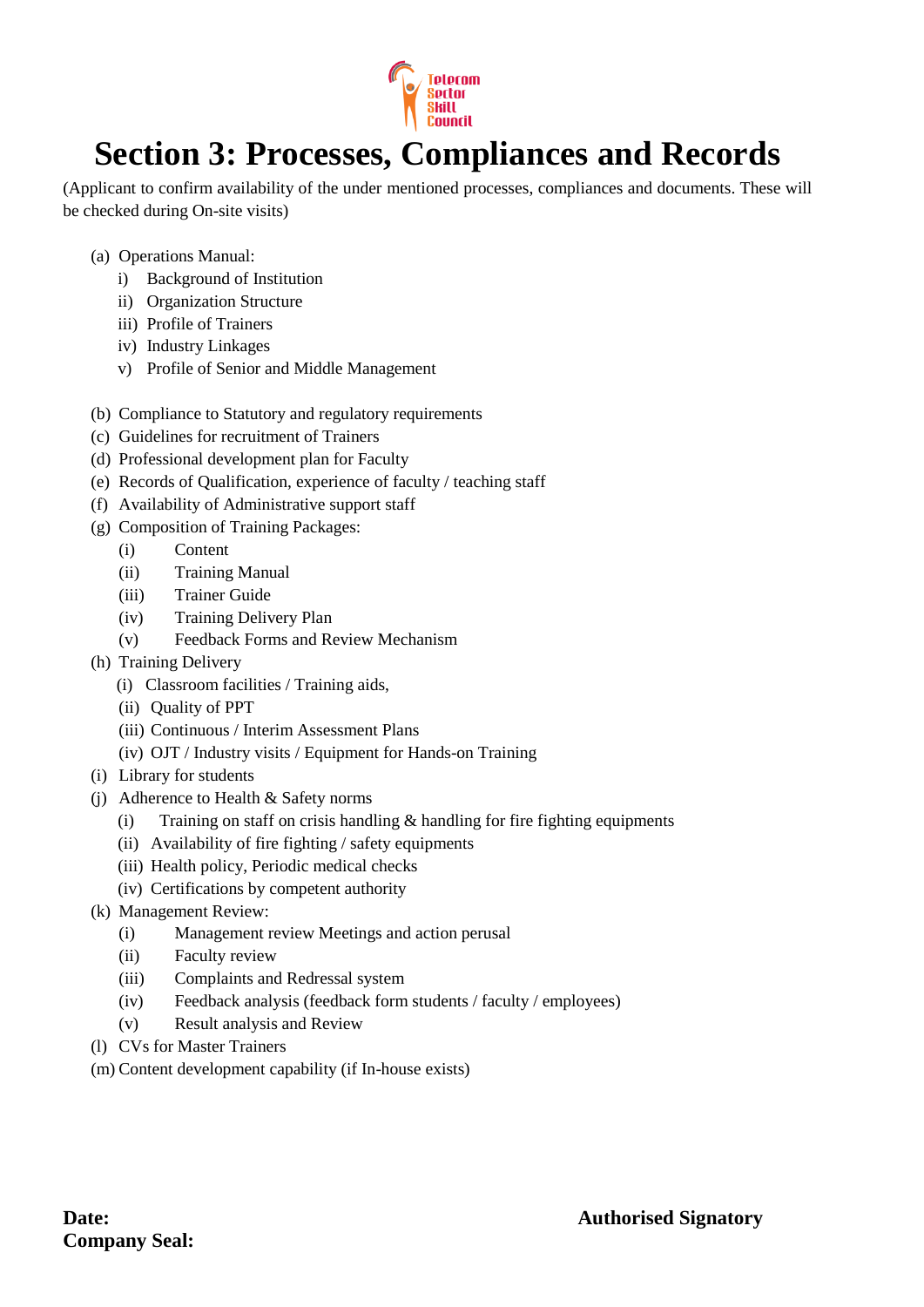

## **Check Off List**

- 1. Registration Certificate (refer Section 1, point 4)
- 2. PAN / TAN card (refer Section 1, point 4)
- 3. List of Branches (refer Section 1, point 7)
- 4. Affiliation Certificate (refer Section 1, point 8)
- 5. Certificate for having participated in Govt / NSDC scheme (refer Section 1, point 9)
- 6. Supporting Documents for Mobilization of candidates (refer Section 2, point 4)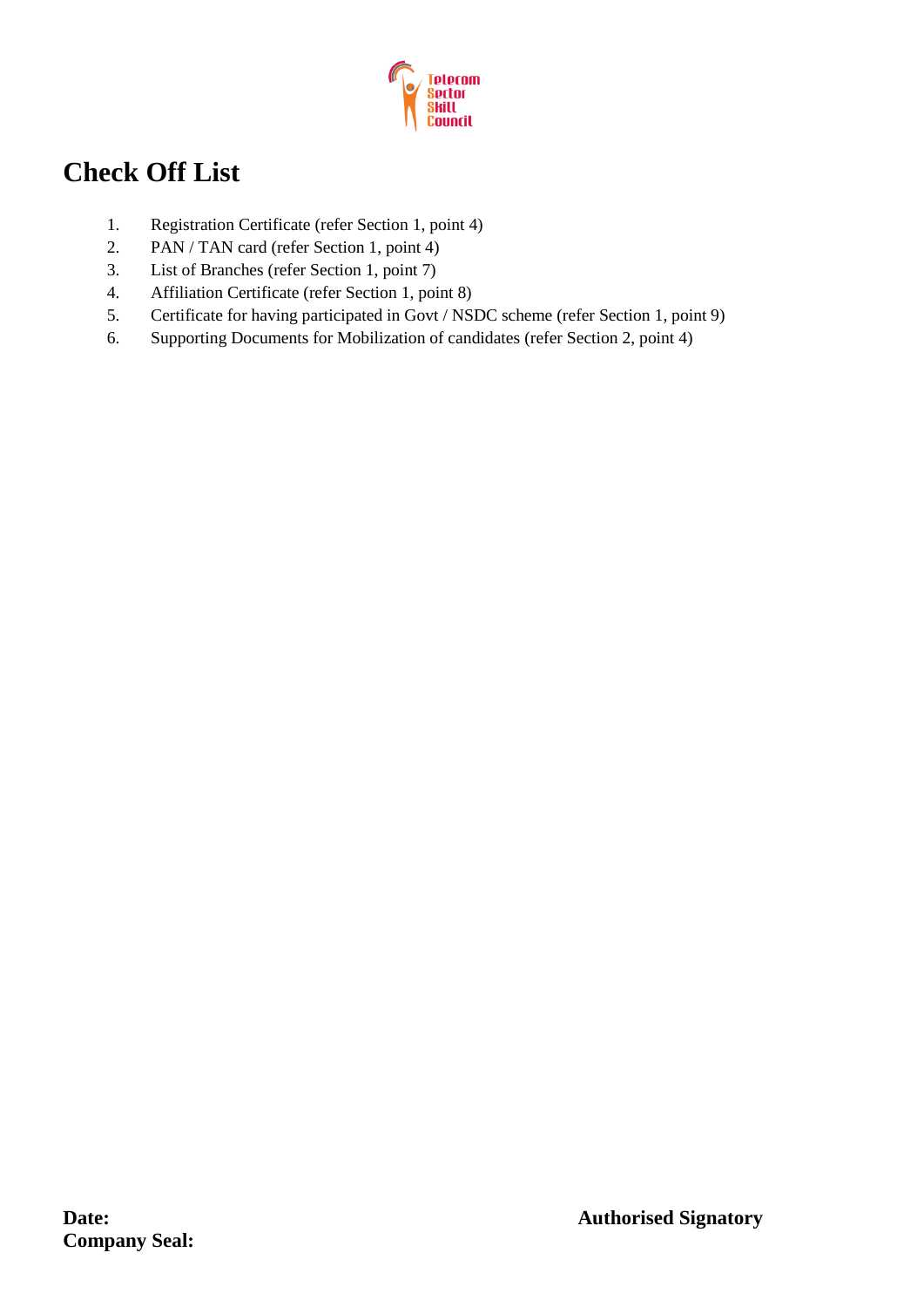

## **Appendix 'A'**

### **List of All Branches / Centres:**

| <b>Job Role</b> | <b>Training</b><br><b>Start</b> | <b>Centre Details/Address</b><br><b>Tools / Equipments</b><br>where training will be<br>Availability |                                                                                                  | <b>On-Job Training Tie-ups</b><br>at each centre (Mention | <b>Trainers Availability at Each Centre</b> |                                                                               |              |
|-----------------|---------------------------------|------------------------------------------------------------------------------------------------------|--------------------------------------------------------------------------------------------------|-----------------------------------------------------------|---------------------------------------------|-------------------------------------------------------------------------------|--------------|
|                 | <b>Date</b>                     | conducted                                                                                            | confirmation at each<br><b>Centre (Refer list</b><br>attached in the<br><b>Application Form)</b> | company Name, and<br>attach Letters)                      | Academic<br>Qualification                   | <b>Industry</b><br><b>Experienc</b><br>e (for<br>specific<br><b>Job Role)</b> | Attach<br>CV |
|                 |                                 |                                                                                                      |                                                                                                  |                                                           |                                             |                                                                               |              |
|                 |                                 |                                                                                                      |                                                                                                  |                                                           |                                             |                                                                               |              |
|                 |                                 |                                                                                                      |                                                                                                  |                                                           |                                             |                                                                               |              |
|                 |                                 |                                                                                                      |                                                                                                  |                                                           |                                             |                                                                               |              |

**\*** More rows can be added, if required

**Company Seal:**